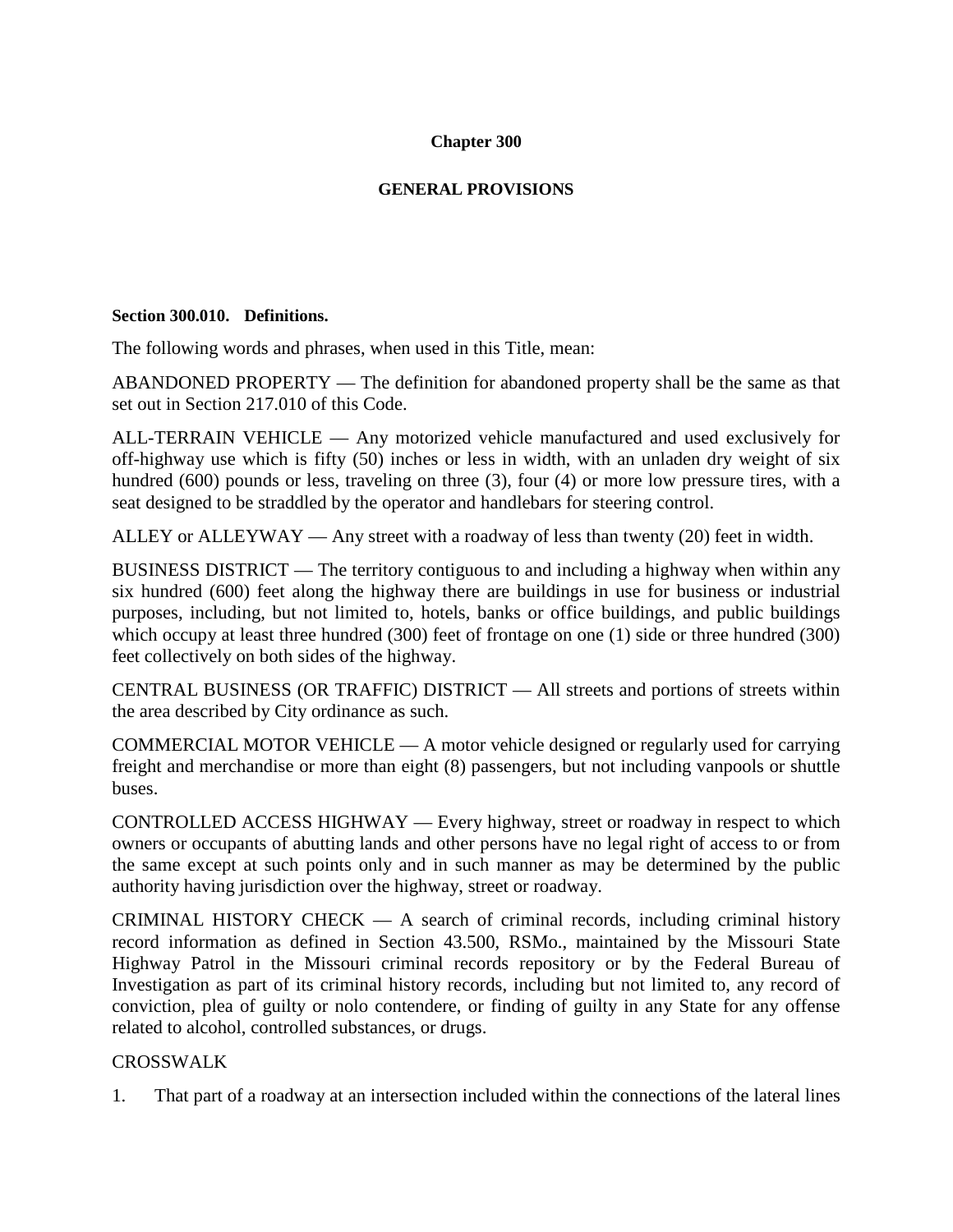of the sidewalks on opposite sides of the highway measured from the curbs or, in the absence of curbs, from the edges of the traversable roadway.

2. Any portion of a roadway at an intersection or elsewhere distinctly indicated for pedestrian crossing by lines or other markings on the surface.

CURB LOADING ZONE — A space adjacent to a curb reserved for the exclusive use of vehicles during the loading or unloading of passengers or materials.

DRIVER — Every person who drives or is in actual physical control of a vehicle.

EMERGENCY VEHICLE  $- A$  vehicle of any of the following types:

- 1. A vehicle operated by the State Highway Patrol, the State Water Patrol, the Missouri Capitol Police, a Conservation Agent or a State Park Ranger, those vehicles operated by enforcement personnel of the State Highways and Transportation Commission, Police or Fire Department, Sheriff, Constable or Deputy Sheriff, Federal Law Enforcement Officer authorized to carry firearms and to make arrests for violations of the laws of the United States, Traffic Officer or Coroner or by a privately owned emergency vehicle company;
- 2. A vehicle operated as an ambulance or operated commercially for the purpose of transporting emergency medical supplies or organs;
- 3. Any vehicle qualifying as an emergency vehicle pursuant to Section 310.070 of this Title;
- 4. Any wrecker or tow truck or a vehicle owned and operated by a public utility or public service corporation while performing emergency service;
- 5. Any vehicle transporting equipment designed to extricate human beings from the wreckage of a motor vehicle;
- 6. Any vehicle designated to perform emergency functions for a civil defense or emergency management agency established pursuant to the provisions of Chapter 44, RSMo.;
- 7. Any vehicle operated by an authorized employee of the Department of Corrections who, as part of the employee's official duties, is responding to a riot, disturbance, hostage incident, escape or other critical situation where there is the threat of serious physical injury or death, responding to mutual-aid call from another criminal justice agency, or in accompanying an ambulance which is transporting an offender to a medical facility;
- 8. Any vehicle designated to perform hazardous substance emergency functions established pursuant to the provisions of Sections 260.500 to 260.550, RSMo.
- 9. Any vehicle owned by the State Highways and Transportation Commission and operated by an authorized employee of the Department of Transportation that is marked as a Department of Transportation emergency response or motorist assistance vehicle.
- 10. Any vehicle owned and operated by the civil support team of the Missouri National Guard while in response to or during operations involving chemical, biological, or radioactive materials, or in support of official requests from the State of Missouri involving unknown substances or hazardous materials, or as may be requested by the appropriate State agency acting on behalf of the Governor.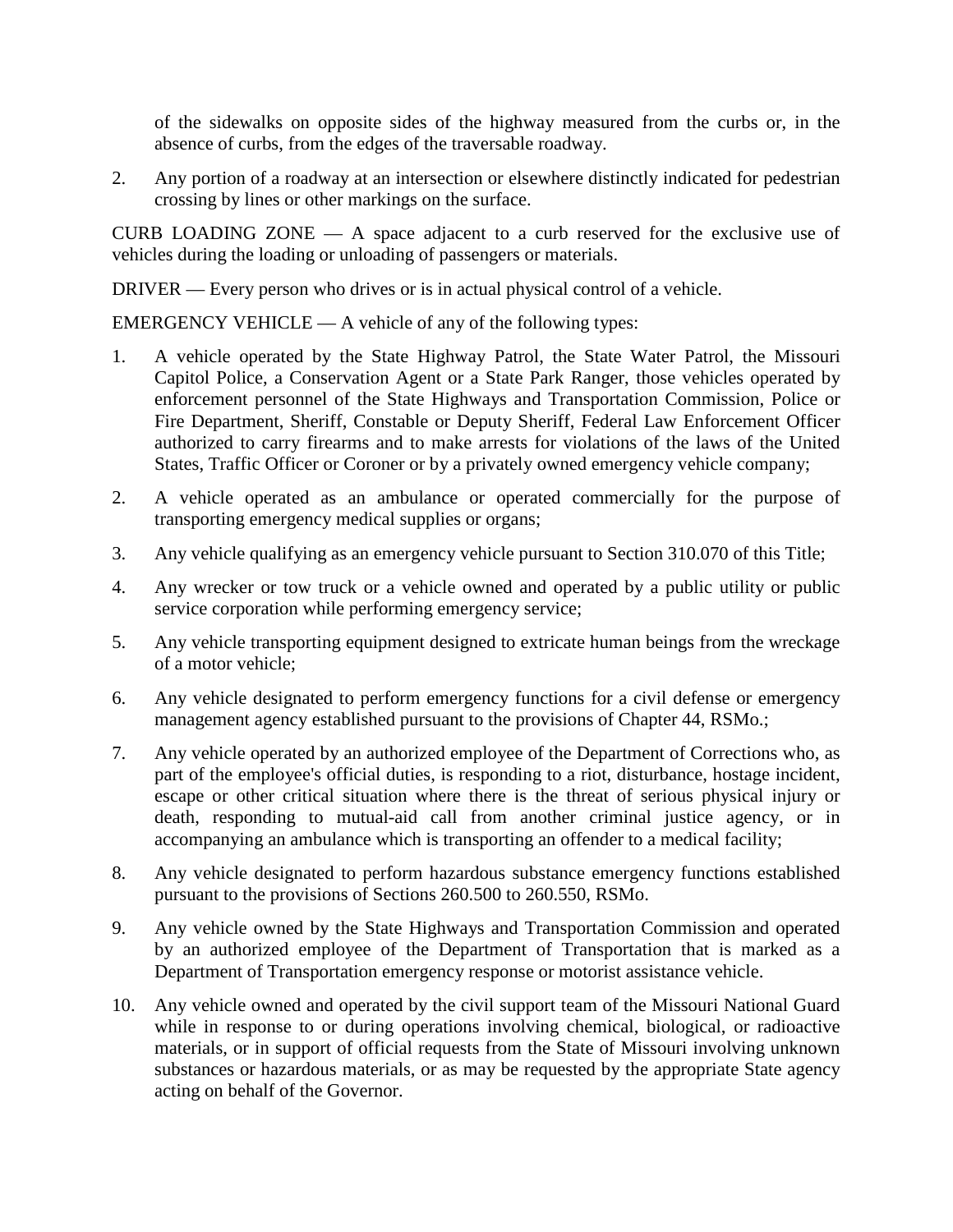FREIGHT CURB LOADING ZONE  $- A$  space adjacent to a curb for the exclusive use of vehicles during the loading or unloading of freight (or passengers).

HIGHWAY — The entire width between the boundary lines of every way publicly maintained when any part thereof is open to the use of the public for purposes of vehicular travel.

#### **INTERSECTION**

- 1. The area embraced within the prolongation or connection of the lateral curb lines or, if none, then the lateral boundary lines of the roadways of two (2) highways which join one another at, or approximately at, right angles, or the area within which vehicles traveling upon different highways joining at any other angle may come in conflict;
- 2. Where a highway includes two (2) roadways thirty (30) feet or more apart, then every crossing of each roadway of such divided highway by an intersecting highway shall be regarded as a separate intersection. In the event such intersecting highway also includes two (2) roadways thirty (30) feet or more apart, then every crossing of two (2) roadways of such highways shall be regarded as a separate intersection.

LANED ROADWAY — A roadway which is divided into two  $(2)$  or more clearly marked lanes for vehicular traffic.

MOTOR VEHICLE — Any self-propelled vehicle not operated exclusively upon tracks, except farm tractors and motorized bicycles.

MOTORCYCLE — Every motor vehicle having a seat or saddle for the use of the rider and designed to travel on not more than three (3) wheels in contact with the ground, but excluding a tractor.

MOTORIZED BICYCLE — Any two-wheeled or three-wheeled device having an automatic transmission and a motor with a cylinder capacity of not more than fifty (50) cubic centimeters which produces less than three (3) gross brake horsepower and is capable of propelling the device at a maximum speed of not more than thirty (30) miles per hour on level ground.

OFFICIAL TIME STANDARD — Whenever certain hours are named herein, they shall mean standard time or daylight saving time as may be in current use in the City.

OFFICIAL TRAFFIC CONTROL DEVICES — All signs, signals, markings and devices not inconsistent with this Title placed or erected by authority of a public body or official having jurisdiction for the purpose of regulating, warning or guiding traffic.

PARK or PARKING — The standing of a vehicle, whether occupied or not, otherwise than temporarily for the purpose of and while actually engaged in loading or unloading merchandise or passengers.

PASSENGER CURB LOADING ZONE — A place adjacent to a curb reserved for the exclusive use of vehicles during the loading or unloading of passengers.

PEDESTRIAN — Any person afoot.

PERSON — Every natural person, firm, copartnership, association or corporation.

POLICE OFFICER — Every officer of the municipal Police Department or any officer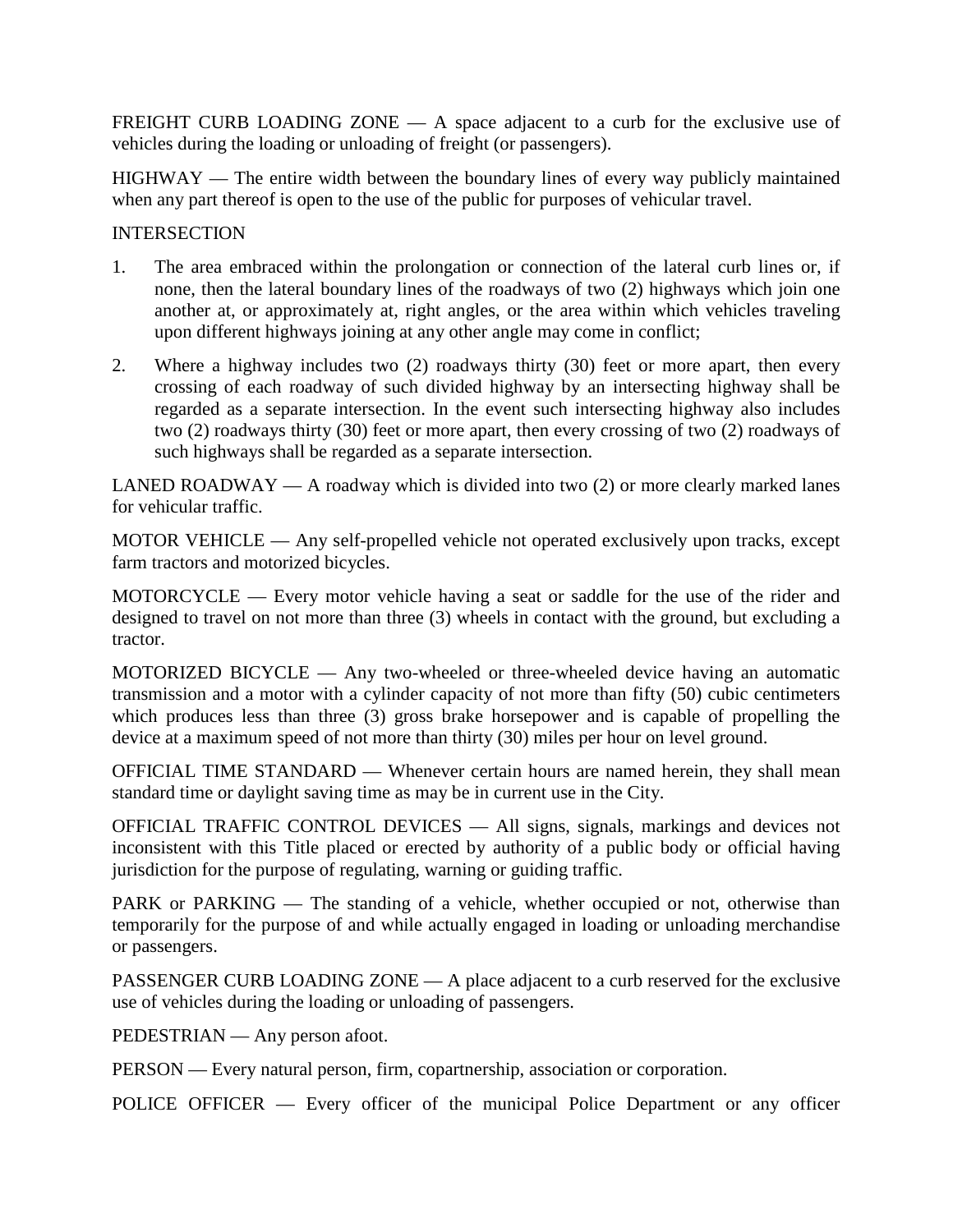authorized to direct or regulate traffic or to make arrests for violations of traffic regulations.

PRIVATE ROAD OR DRIVEWAY — Every way or place in private ownership and used for vehicular travel by the owner and those having express or implied permission from the owner but not by other persons.

RECREATIONAL OFF-HIGHWAY VEHICLE — Any motorized vehicle manufactured and used exclusively for off-highway use which is more than fifty (50) inches but no more than sixty-seven (67) inches in width, with an unladen dry weight of two thousand (2,000) pounds or less, traveling on four (4) or more non-highway tires and which may have access to ATV trails.

RESIDENCE DISTRICT — The territory contiguous to and including a highway not comprising a business district when the property on such highway for a distance of three hundred (300) feet or more is in the main improved with residences or residences and buildings in use for business.

RIGHT-OF-WAY — The right of one (1) vehicle or pedestrian to proceed in a lawful manner in preference to another vehicle or pedestrian approaching under such circumstances of direction, speed and proximity as to give rise to danger of collision unless one grants precedence to the other.

ROADWAY — That portion of a highway improved, designed or ordinarily used for vehicular travel, exclusive of the berm or shoulder. In the event a highway includes two (2) or more separate roadways, the term "roadway," as used herein, shall refer to any such roadway separately but not to all such roadways collectively.

SAFETY ZONE — The area or space officially set apart within a roadway for the exclusive use of pedestrians and which is protected or is so marked or indicated by adequate signs as to be plainly visible at all times while set apart as a safety zone.

SIDEWALK — That portion of a street between the curb lines, or the lateral lines of a roadway, and the adjacent property lines intended for use of pedestrians.

STAND or STANDING — The halting of a vehicle, whether occupied or not, otherwise than for the purpose of and while actually engaged in receiving or discharging passengers.

STOP — When required, complete cessation from movement.

STOP or STOPPING — When prohibited, any halting even momentarily of a vehicle, whether occupied or not, except when necessary to avoid conflict with other traffic or in compliance with the directions of a Police Officer or traffic control sign or signal.

STREET or HIGHWAY — The entire width between the lines of every way publicly maintained when any part thereof is open to the uses of the public for purposes of vehicular travel. "State highway" shall mean a highway maintained by the State of Missouri as a part of the State highway system.

THROUGH HIGHWAY — Every highway or portion thereof on which vehicular traffic is given preferential right-of-way, and at the entrances to which vehicular traffic from intersecting highways is required by law to yield right-of-way to vehicles on such through highway in obedience to either a stop sign or a yield sign when such signs are erected as provided in this Title.